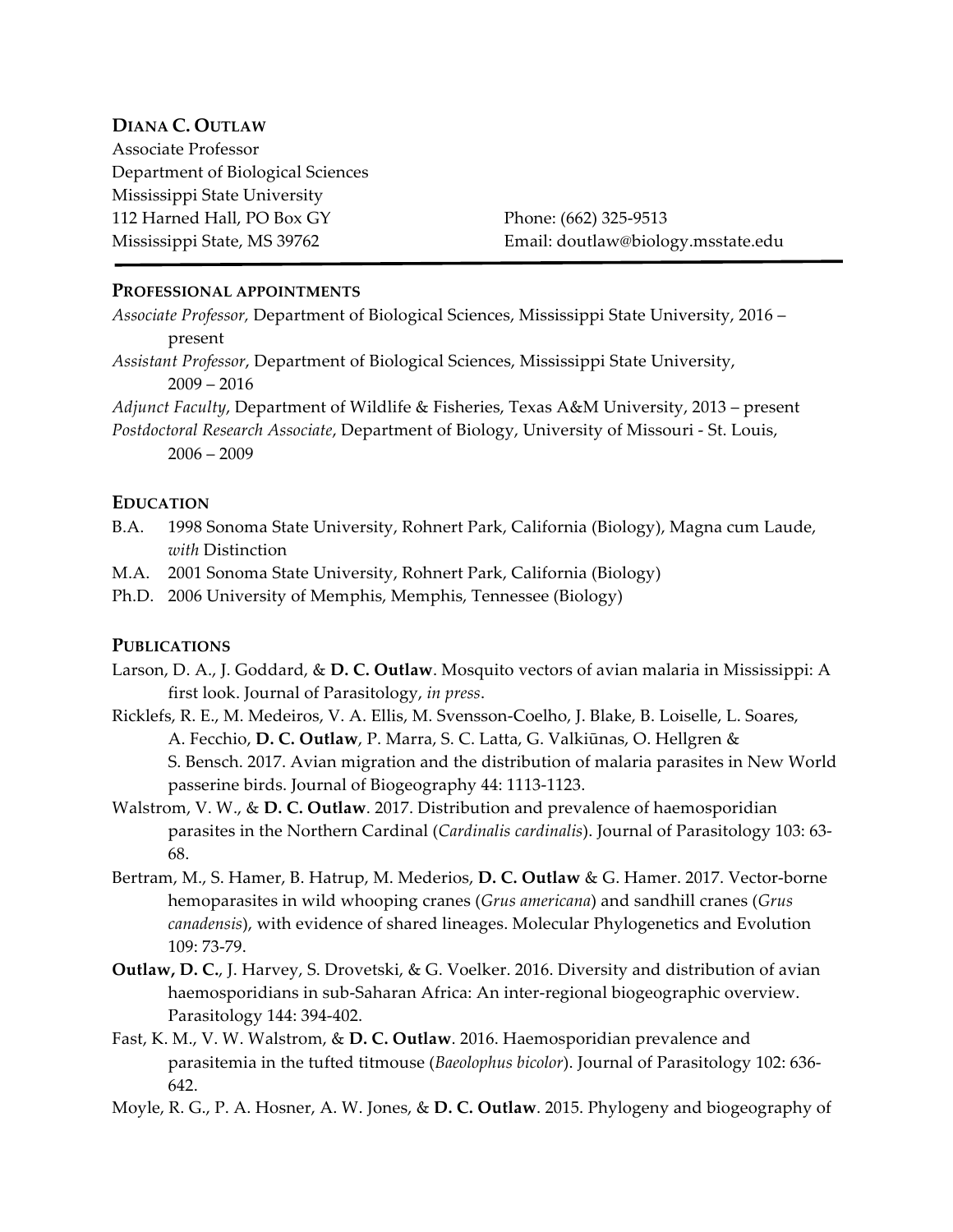*Ficedula* flycatchers (Aves: Muscicapidae): Novel results from fresh source material. Molecular Phylogenetics and Evolution 82: 87-94.

- Outlaw, R. K., B. Counterman, & **D. C. Outlaw**. 2015. Differential patterns of molecular evolution among haemosporidian parasite groups. Parasitology 142: 612-622.
- Ricklefs, R. E., **D. C. Outlaw**, M. S. Coelho, M. Medeiros, V. A. Ellis & S. Latta. 2014. Species formation by host switching in avian malaria parasites. Proceedings of the National Academy of Sciences 111: 14816-14821.
- **Outlaw, D. C.** & R. E. Ricklefs. 2014. Species limits in avian malaria parasites (Haemosporida): How to move forward in the molecular era. Parasitology 141: 1223-1232.
- Bensch, S., O. Hellgren, A. Križanauskienė, V. Palinauskas, G. Valkiūnas, **D. C. Outlaw** & R. E. Ricklefs. 2013. Calibrating the rate of molecular evolution of malaria parasites. Trends in Parasitology 29: 363-369.
- **Outlaw, D. C.** 2011. Morphological evolution of some migratory *Ficedula* flycatchers. Contributions to Zoology 80: 279-284.
- **Outlaw, D. C.** & R. E. Ricklefs. 2011. Rerooting the evolutionary tree of malaria parasites. Proceedings of the National Academy of Sciences, 108: 13183-13187.
- Ricklefs, R. E. & **D. C. Outlaw.** 2010. A molecular clock for malaria parasites. Science 329: 226-229.
- **Outlaw, D. C.** & R. E. Ricklefs. 2010. Comparative gene evolution in haemosporidian parasites of birds and mammals. Molecular Biology and Evolution 27: 537-542.
- Santiago, D. A., **D. C. Outlaw**, R. E. Ricklefs & P. G. Parker. 2010. Phylogenetic relationships of haemosporidian parasites in new world Columbiformes, with emphasis on the endemic Galapagos dove. International Journal of Parasitology 40: 463-470.
- Levin, I. I., **D. C Outlaw**, H. Vargas & P. G Parker. 2009. *Plasmodium* blood parasite found in endangered Galapagos penguins (*Spheniscus mendiculus*). Biological Conservation 142: 3191-3195.
- **Outlaw, D. C.** & R. E. Ricklefs. 2009. On the phylogenetic relationships of haemosporidian parasites from raptorial birds (Falconiformes and Strigiformes). Journal of Parasitology 95: 1171-1176.
- Voelker, G., S. Rohwer, **D. C. Outlaw** & R. C. K. Bowie. 2009. Repeated trans-Atlantic dispersal catalyzed a global songbird radiation. Global Ecology and Biogeography 18:41-49. (6.531)
- **Outlaw, D. C.** &. G. Voelker. 2008. Pliocene climatic change in insular Southeast Asia as an engine of diversification in *Ficedula* flycatchers. Journal of Biogeography 35: 739-752.
- Voelker, G., S. Rohwer, R. C. K Bowie & **D. C. Outlaw.** 2007. Molecular systematics of a speciose, cosmopolitan songbird genus: Defining the limits of, and relationships among, the *Turdus* thrushes. Molecular Phylogenetics and Evolution 42: 422-434.
- Outlaw, R. K., G. Voelker & **D. C. Outlaw**. 2007. Molecular systematics and historical biogeography of *Monticola* rock thrushes. Auk 124: 561-577*.*
- **Outlaw, D. C.** & G. Voelker. 2006. Systematics of *Ficedula* flycatchers (Muscicapidae): A molecular reassessment of a taxonomic enigma. Molecular Phylogenetics and Evolution 41: 118-126.
- **Outlaw, D. C.** & G. Voelker. 2006. Phylogenetic tests of hypotheses for the evolution of avian migration: A case study using the Motacillidae. Auk 123: 455-466.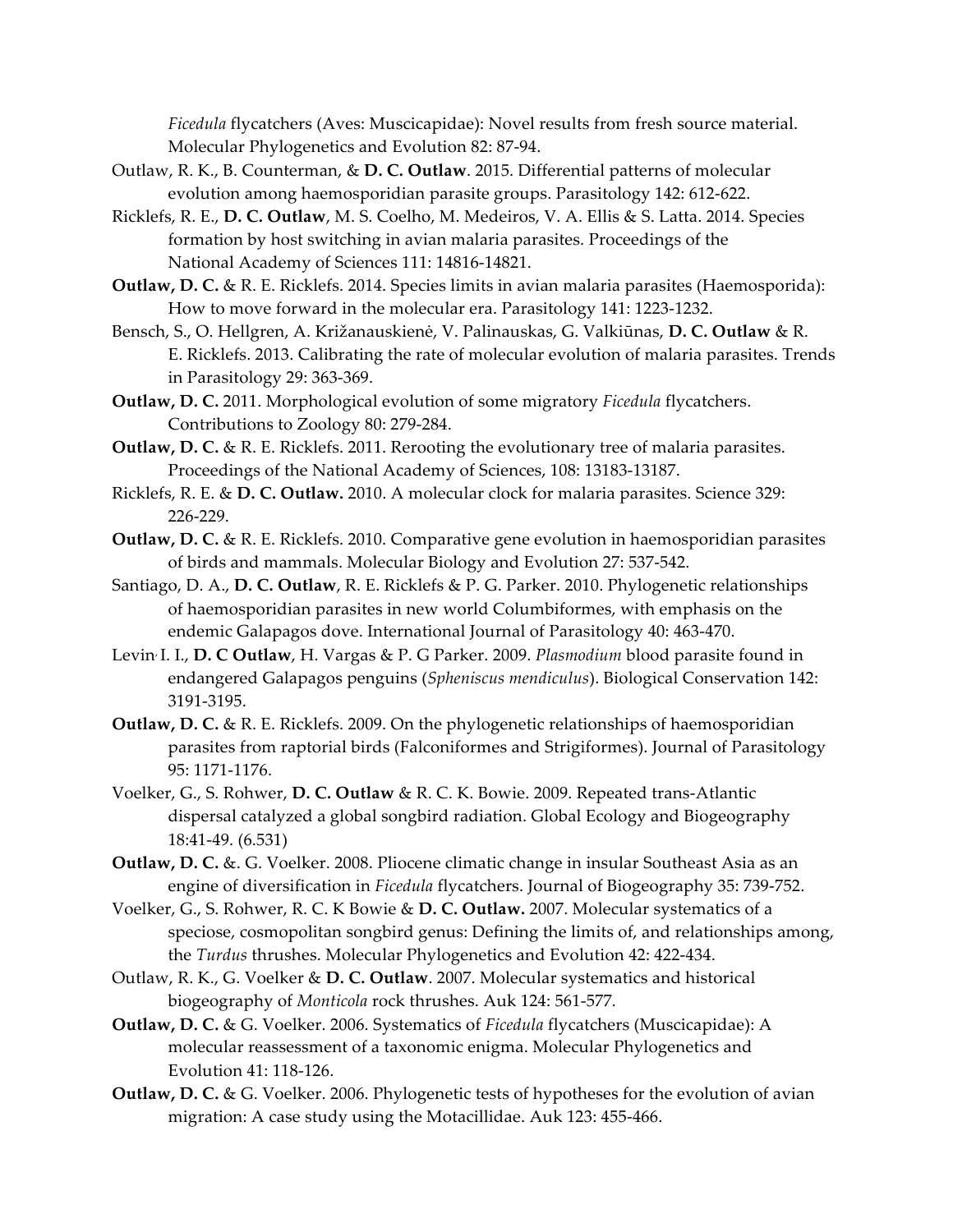- **Outlaw, D. C.** 2004. Phylogenetic approaches to studying the evolution of avian migratory behavior. Proceedings of the First Austral Migration Symposium, VII Neotropical Ornithological Congress, Termas de Puyehue, Chile, October, 2003. http://www.zoo.ufl.edu/ajahn/participants/diana%20outlaw/diana%20outlaw.htm.
- **Outlaw, D. C.**, G. Voelker, B. Mila & D. J. Girman. 2003. Evolution of long-distance migration in, and historical biogeography of the *Catharus* thrushes: A molecular phylogenetic approach. Auk 120: 299-310.

# **RESEARCH AWARDS/FUNDING**

- v United States Department of Agriculture, Farm Bill Management Program, Cooperator, "Emerald Ash Borer and Invasive Insect Outreach and Education for Mississippi," 2017, \$135,452
- v National Institutes of Health, R03, "Adapting to new hosts: Identifying genes under selection in malaria parasites," 2016-2018, \$161,147
- v Henry Family Research Fund, "Bridge" Grant, MSU, 2015, \$5000
- \* Institute for Genomics, Biocomputing & Biotechnology, MSU, funding for malaria parasite sequencing, \$5000
- v National Geographic Society, Committee for Research and Exploration, 2014, PI, "Mosquito vectors of avian malaria in Mississippi." \$10,000
- \* Biology Faculty Fund Student Award, MSU, 2014 (awarded to four graduate students)
- v ORED, Cross-College Research Grant, MSU, 2013, \$2000
- v Northeast MS Daily Journal Grant, 2013 (awarded to undergraduate student)
- \* MSU Women's Club Scholarship, 2013 (awarded to MS student)
- v American Ornithologists' Union Award for Graduate Student Research, 2013 (awarded to PhD student)
- \* Zernickow Fellowship, MSU, 2013 (awarded to two graduate students)
- \* Biology Faculty Fund Student Award, MSU, 2013 (awarded to three graduate students)
- v Zernickow Fellowship, MSU, 2012 (awarded to two graduate students)
- v Biology Faculty Fund Student Award, MSU, 2012 (awarded to PhD student)
- v Shackouls Honors College Honors Research Undergraduate Program Award, MSU, 2012
- v Walstrom Family Private Donation, 2012, \$3500
- v Society of Systematic Biologists Award for Graduate Student Research (to PhD student), 2012
- \* Henry Family Research Fund, "Bridge" Grant, MSU, 2012, \$5000
- v Mississippi State University ORED Cross College Research Program, 2011, \$2000
- v Doctoral Dissertation Improvement Grant, National Science Foundation, 2005
- \* American Ornithologists' Union, Research Award, 2004
- \* Society of Systematic Biologists Award for Graduate Student Research, 2002
- \* Sonoma State University, Department of Biology, Student Research Awards, 1999, 2000
- v Sigma Xi Grant-in-Aid-of-Research, 2000

# **OTHER AWARDS**

v Starkville Area Arts Council, Community Arts Grant, 2016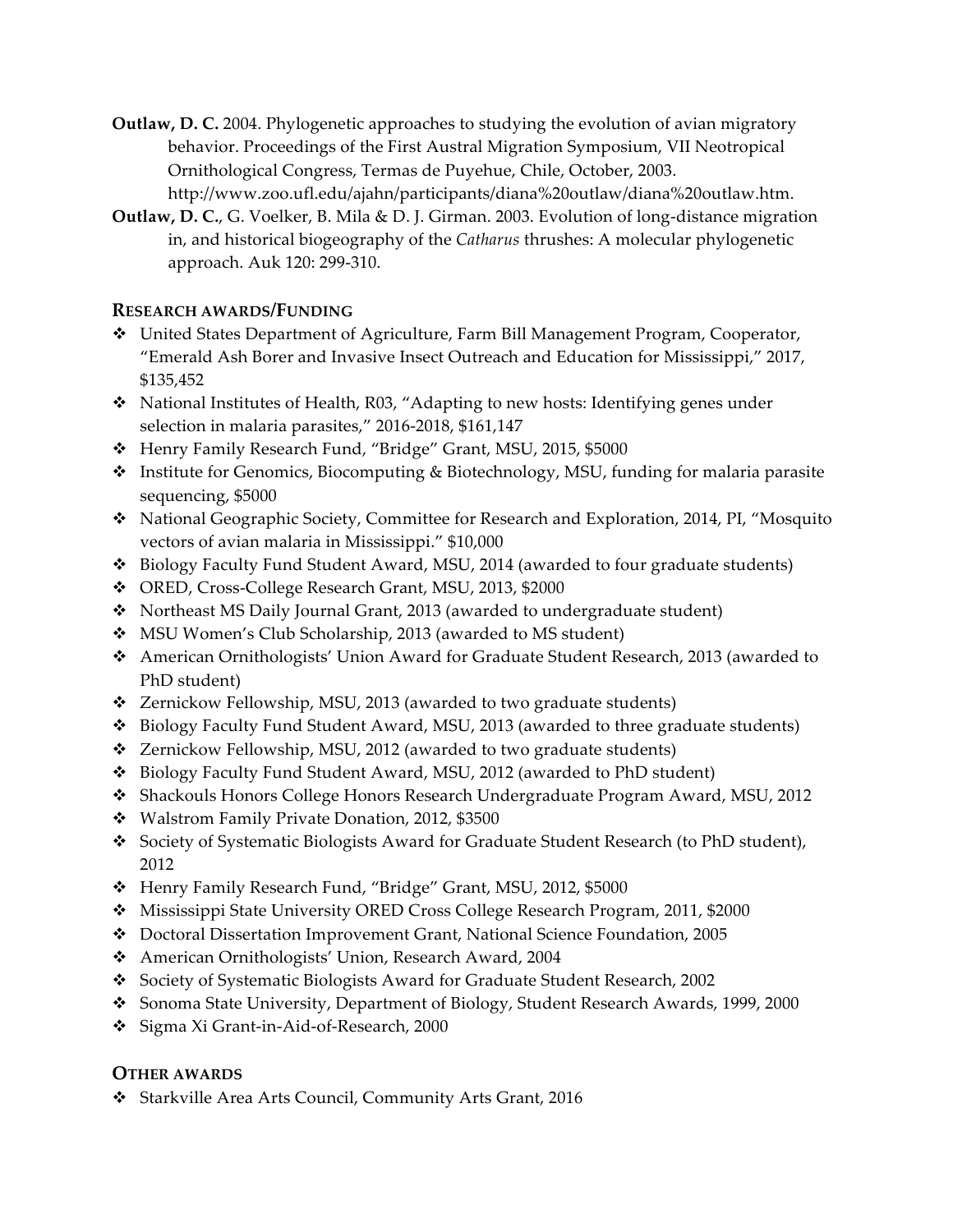- \* Mississippi State University, College of Arts and Sciences "Researcher of the Month," February, 2014
- \* Mississippi State University, State Pride Award, 2011
- \* Donovan Travel Award, University of Memphis, 2005
- v American Ornithologists' Union, Marcia Brady Tucker Travel Award, 2002
- v Delaware Museum of Natural History Collections Study Scholarship, 2002
- v American Museum of Natural History Collections Study Grant, 2002
- v American Ornithologists' Union, Marcia Brady Tucker Travel Award, 2001
- \* Sonoma State University, Natural Sciences Student Opportunities Fund Award, 2000
- v Sally Cassanova Pre-Doctoral Fellowship, Sonoma State University, 2000

# **TEACHING**

*Molecular Evolution*, Department of Biological Sciences, Mississippi State University, MS *Avian Diversity and Evolution*, Department of Biological Sciences, Mississippi State University, MS

*Human Genetics*, Department of Biological Sciences, Mississippi State University, MS *Animal Physiology*, Department of Biological Sciences, Mississippi State University, MS *Biology Seminar Fall 2011*, Department of Biological Sciences, Mississippi State University, MS

# **SERVICE**

- v *Panel Member*, National Science Foundation DEB, Hybrid Preliminary Proposal Panel, 2017
- v *Editorial Board Member,* Parasitology, 2015-2017
- v *Guest Editor,* Special Issue of Parasitology, "Molecular, genetic and genomic approaches to studying coevolution of hosts and parasites,**"** expected publication, 2017
- v *Reviewer*: Genetica, Journal of Biogeography, Journal of Parasitology, Molecular Phylogenetics and Evolution, The Condor, Naturwissenschaften, PloSOne, Acta Zoologica Sinica, Ibis, The Auk, Molecular Ecology, Journal of Ornithology, Parasitology, Journal of Wildlife Diseases, Gene, Parasitology International, Proceedings of the National Academy of Sciences, Evolution, Ecology, International Journal of Parasitology, PeerJ, Proceedings of the Royal Society of London B, Journal of Raptor Research, Molecular Biology and Evolution, Parasitology Open, International Journal for Parasitology: Parasites & Wildlife, Zoological Journal of the Linnean Society, Science Advances, Parasitology Research
- v *Faculty Liaison,* Biology Graduate Students Association*,* Department of Biological Sciences, MSU, 2014-present
- v *Faculty Mentor*, Dawn Brancheau Foundation Service-Learning Project, with Madison Buras, 2015-2016
- v *Panel Member*, National Science Foundation DEB, Evolutionary Genetics, 2014
- v *Panel Member*, National Science Foundation DEB, Evolutionary Processes, Doctoral Dissertation Improvement Grant, 2013/2014
- v *Co-planner*, "Darwin Week" program, Mississippi State University, MS, 2013-present
- v *Graduate Committee Member*, Department of Biological Sciences, Mississippi State University, MS, 2012-present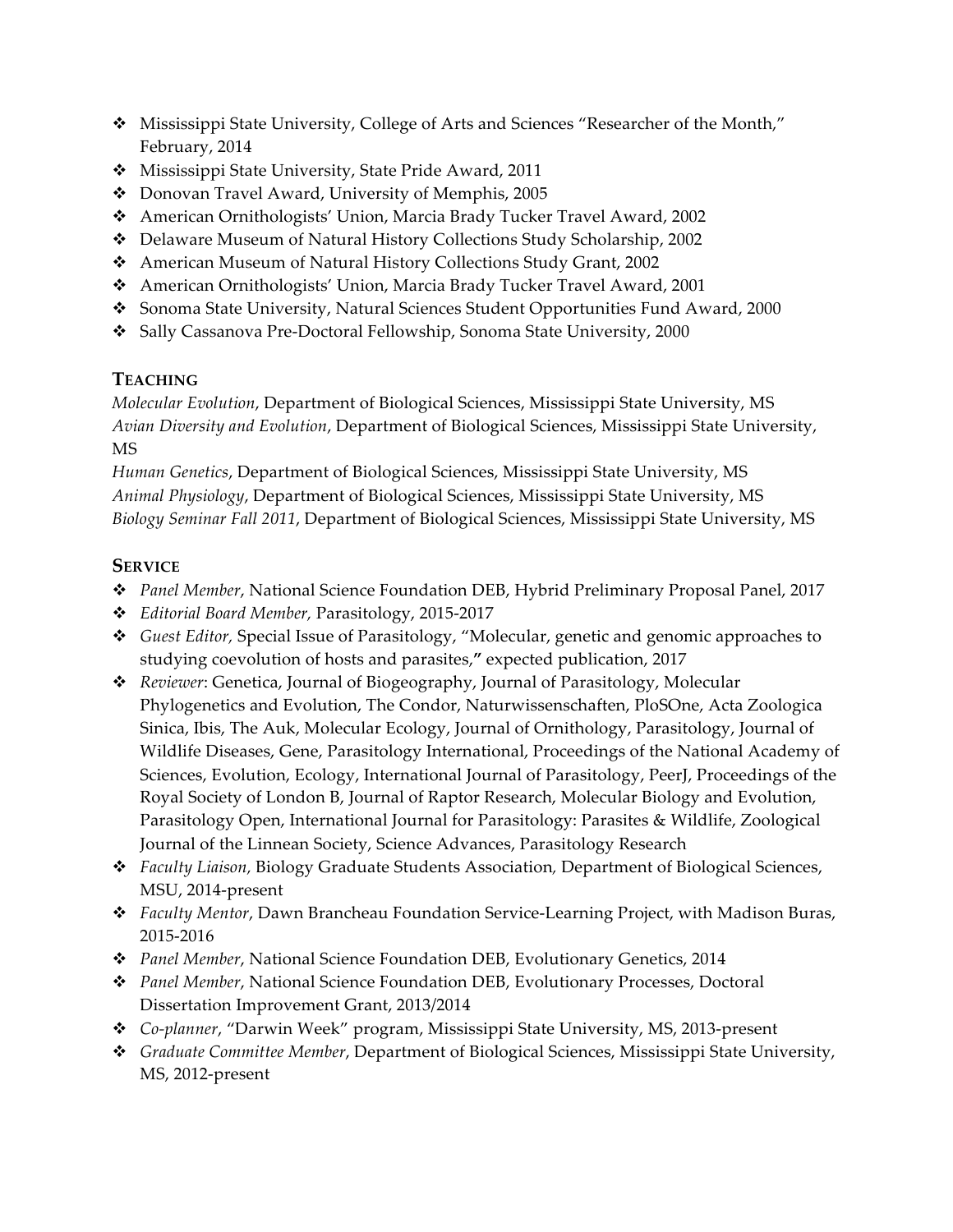- v *Strategic Plan Committee Member*, Department of Biological Sciences, Mississippi State University, MS, 2009, 2010
- v *"Biology Camp" Organizer*, Emerson Family School, Starkville, MS 2011-2015
- v *Cataloging and databasing:* Bird Reference Collection, Mississippi State University, MS, 2011- 2012
- v *Section Chair*, American Ornithologists' Union Meeting, Laramie, WY, 2007
- v *Group Leader*, High School Students as Scientists, University of Memphis, 2004
- v *Inaugural Meeting Planning Committee Member*, International Biogeographical Society, Mesquite, NV, 2003
- v *Group Leader*, High School Students as Scientists, University of Nevada Las Vegas, 2001
- v *Biology Colloquium Committee Member*, Sonoma State University, CA, 1999
- v *Pacific Seabird Group Meeting Planning Group Member*, Sonoma, CA, 1999

## **INVITED SEMINARS**

Origins and diversification of malaria parasites. University of Mississippi, Oxford, MS, 2016. What are malaria parasites and why are there so many of them? University of Mississippi, Oxford, MS, 2015.

Malaria parasites: Origins and diversity, Café Scientifique, Starkville, MS, 2015.

- Species limits in malaria parasites: How to move forward in the molecular era. University of Mississippi Malaria Symposium, University of Mississippi, Oxford, MS, 2015.
- Evolution and Diversification of Malaria Parasites. "*Keynote Address*." Western Collegiate Division Meeting of the Tennessee Academy of Sciences. Christian Brothers University Memphis, TN, 2014; University of Mississippi Malaria Symposium, University of Mississippi, Oxford, MS, 2014; Texas A&M University, College Station, TX, 2014.

Malaria parasites: Evolutionary history and mechanisms of diversification. Texas Tech University, Lubbock, TX, 2013

- Rerooting the evolutionary tree of malaria parasites. California Academy of Sciences, San Francisco, CA, 2011; University of Memphis, Memphis, TN, 2012; Central Michigan University, Mt. Pleasant, MI, 2012
- Evolution in malaria parasites: Are we rewriting the story? Louisiana State University, Museum of Natural Science, Baton Rouge, LA, 2011
- Avian malaria parasites: Insights from DNA, Museum of Vertebrate Zoology, Harvard University, Cambridge, MA, 2009
- Genes, geography and germs: Evolution and speciation in birds, Mississippi State University, Starkville, MS, 2009
- How did they get here? Geography, ecology, behavior and morphology in avian evolution, University of the Pacific, Stockton, CA, 2009
- Genes, geography and germs: Genetic and geographic structure in birds and the parasites they carry, University of North Carolina – Asheville, Asheville, NC, 2007; University of Findlay, Findlay, OH, 2009
- Comparative molecular evolution of haemosporidian parasites, Washington University, St. Louis, MO, 2008
- A tale of two endeavors: Molecular systematic approaches to studying diversification in birds and avian malaria parasites, Washington University, St. Louis, MO, 2007; Black Hills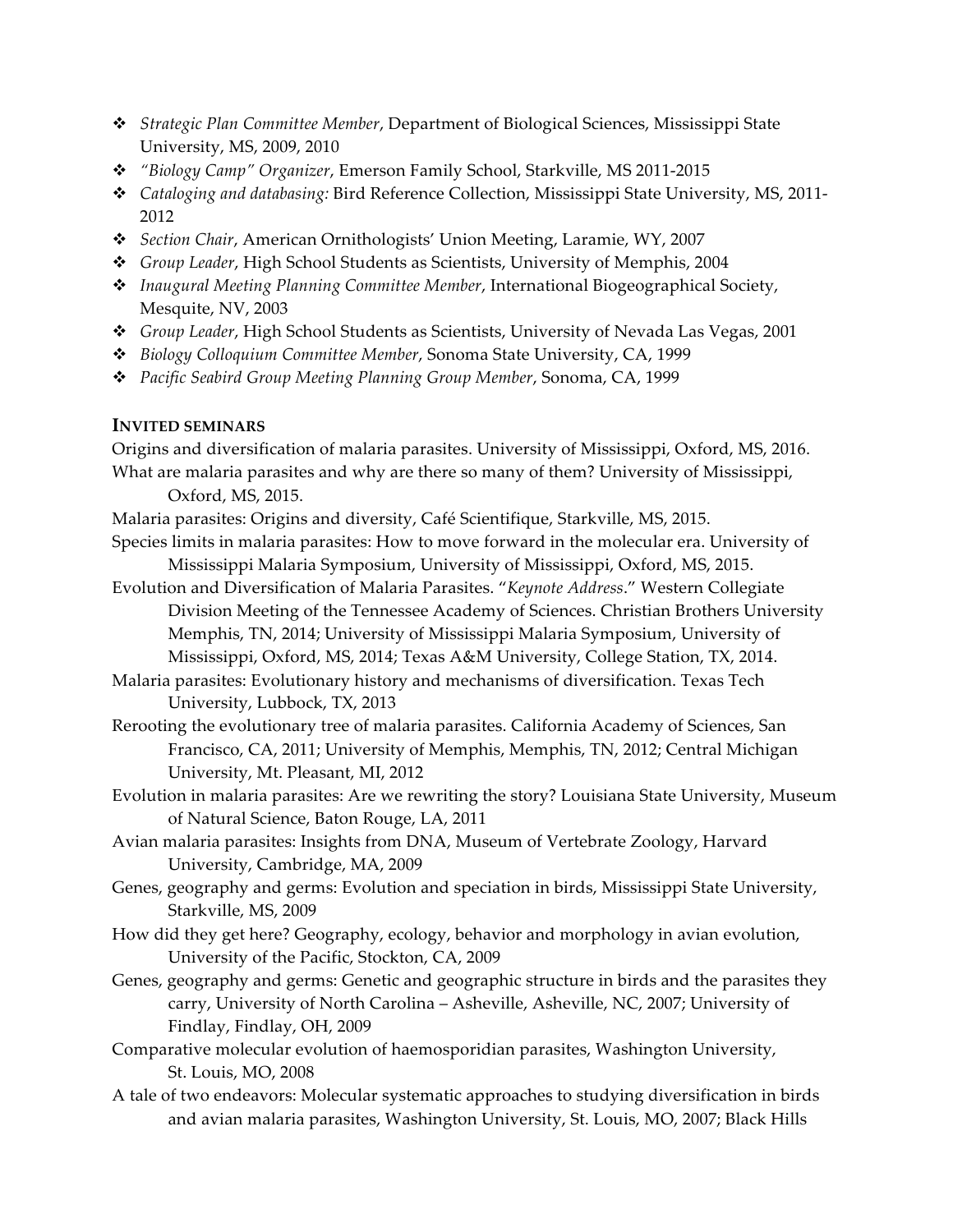State University, Spearfish, SD, 2007

Phylogenetic approaches to studying the evolution of avian migration, Neotropical Ornithological Congress, Puyehue, Chile, 2003

## **CONFERENCE PAPER PRESENTATIONS**

- A Survey of Mississippi mosquitoes' blood meals and malaria parasites. Aycock, J., Goddard, J., Outlaw, D. C, Molecular Parasitology/Vector Biology Symposium, Center for Tropical and Emerging Diseases, University of Georgia, Athens, GA May 2016 (poster).; Mississippi Entomological Association, Mississippi State, MS, October, 2016 (poster).; Louisiana Mosquito Control Association, Baton Rouge, LA, December, 2016 (oral).
- An assessment of malaria parasitemia and prevalence in a population of tufted titmice (*Baeolophus bicolor*). Fast, K., Outlaw, D.C. (Oral). Mississippi Academy Of Sciences, February, 2015. Hattiesburg, MS; American Society of Parasitologists meeting, June, 2015, Omaha, NE.
- Distribution and prevalence of haemosporidian parasites in the northern cardinal (*Cardinalis cardinalis*). (Oral). Walstrom, V.W., Outlaw, D.C. Mississippi Academy of Sciences, February, 2015. Hattiesburg, MS; American Society of Parasitologists meeting, June, 2015, Omaha, NE.
- Prevalance of avian malaria in mosquitoes at Ross Barnett reservoir. Larson, D., Outlaw, D.C., Goddard, J. (Oral). Mississippi Academy of Sciences, February, 2015. Hattiesburg, MS.
- The Repetitive Landscape of *Megachile Rotundata*. Coley, A.B., Ray, D., Outlaw, D.C. (poster). "Evolution 2014" June 2014, Raleigh, North Carolina.
- Distribution and Prevalence of Haemosporidian Parasites in the Northern Cardinal (*Cardinalis cardinalis*). Walstrom, V.W., Outlaw, D.C. July 2014. Third Annual International Workshop on Malaria and Related Haemospodridian Parasites of Wildlife, Shepherdstown, WV.
- Hybridization Between Wild-Type Cogongrass and the Horticultural Cold-Tolerant Cultivar, Red Baron (*Imperata cylindrica* var. konegii [Rubra]). Lucardi, R.D, D.C. Outlaw, G.E. MacDonald [Oral] A Joint Symposium of the10th Annual GA-EPPC and 16th Annual SE-EPPC Conference. November 2014. Athens, GA.
- Avian malaria parasites: Insights from DNA, College of Arts & Sciences Faculty Research Symposium, Mississippi State University, Mississippi State, MS, 2009
- Molecular phylogenetics of malaria parasites, Meeting of the American Ornithologists' Union, Laramie, WY, 2007
- Migration and morphology: Convergent evolution of phenotypic covariance structure in *Ficedula* flycatchers, Meeting of the American Ornithologists' Union, Santa Barbara, CA, 2005
- Molecular systematics of *Ficedula* (Muscicapidae), Joint Meeting of the American Ornithologists' Union and the Canadian Ornithologists' Union, Quebec, QU, 2004
- Evaluating existing hypotheses for the evolution of migration: the Motacillidae as a test case, North American Ornithological Conference, New Orleans, LA 2002
- The evolution of migration in the Motacillidae, Joint meeting of the Society for the Study of Evolution and the Society of Systematic Biologists, Urbana, IL 2002
- Evolution of migration in and historical biogeography of the *Catharus* thrushes, Meeting of